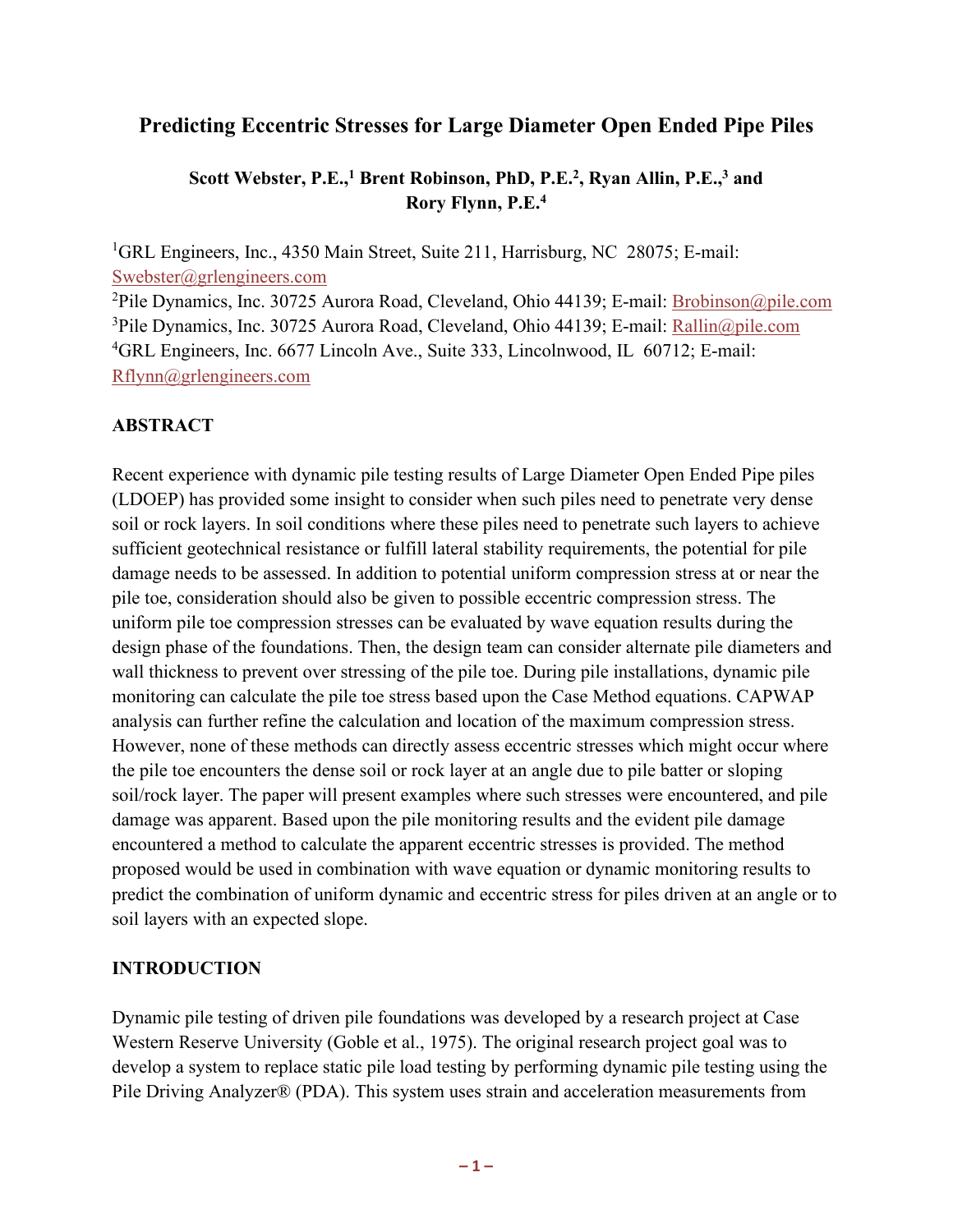reusable sensors to assess three primary results, geotechnical resistance at the time of testing, transferred hammer energy and dynamic driving stresses. These results were established using the closed form solutions called Case Method and by signal matching using the numerical model called CAPWAP® (Rausche et al., 1972). Over the decades numerous correlations have been performed by multiple entities between dynamic and static load testing results. These correlations have provided generally good agreement between the two methods (Likins and Rausche, 2004).

While most of the current practice of dynamic pile testing focuses on pile geotechnical resistance and a resulting driving criterion for production piles, the testing may also provide an assessment of the pile integrity. Early test results noted that H piles driven to end bearing on rock appeared to occasionally have an unexpected result. The early research noted "If the velocity increases sharply relative to the force at any point earlier than the 2L/c time it indicates damage has weakened the pile" (Goble et al. 1977). These test piles were extracted and visual inspection confirm that pile damage had occurred. Figure 1 shows a typical damaged pile encountered during the original research effort.



Figure 1. Damaged H pile.

# **Allowable Driving Stresses**

Based upon these results it was clear that establishment of allowable driving stresses was needed to prevent or limit piles being damaged during driving. Based upon years of experience allowable driving stresses have been developed for various pile types. These allowable driving stresses are based upon the pile material strength. Therefore, allowable stresses are determined based upon the yield stress of the steel for steel piles, the concrete strength and effective pre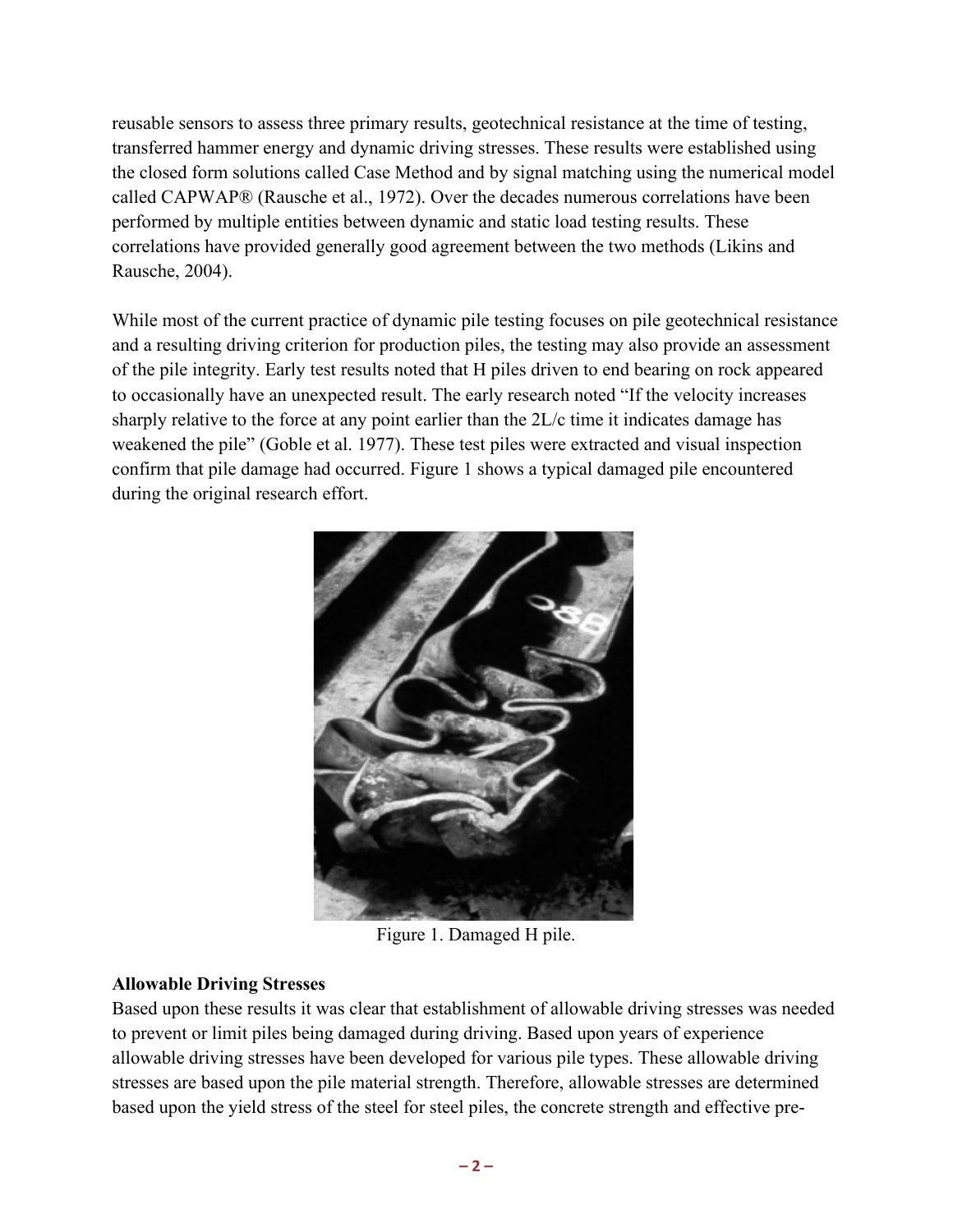stress, if any, for concrete piles. Typical limits are proposed by AASHTO (2010) and FHWA Design and Construction of Driven Pile Foundations (2016) and have been similarly adopted by many other international codes and standards:

- 90% of the steel yield strength for steel piles in either compression or tension
- 85% of the concrete compressive strength minus the effective prestress for concrete piles in compression, and
- 100% of the effective prestress plus an allowance for the concrete's tensile strength which is typically 1.4 to 2.1 MPa (0.2 to 0.3 ksi) for prestressed concrete piles in tension.

Dynamic pile testing for the past several decades has been used to determine driving procedures that will maintain pile driving stresses below the above recommended limits. These procedures would specify the maximum hammer energy, stroke, or fuel setting with a blow count criterion. As an example, to limit tension stresses for concrete piles the hammer energy (stroke) is often reduced during low blow counts to avoid excessive tension stresses. Limiting compression stresses may conversely be controlled by limiting the hammer energy (stroke) at high blow counts.

#### **The β-Method**

The β-Method looks for tension reflections caused by reduced cross section or material strength along the pile length. The maximum local reduction in the upward wave from this early reflection is related to the extent of the pile damage. The local reflection caused by the damage along the pile can be computed as

$$
\Delta = Z \mathbf{v}(t3) - \mathbf{F}(t3) + \mathbf{R} \tag{1}
$$

Where t3 is a time (between initial impact and the reflection from the toe) of the local minimum in upward wave that corresponds to the damage and R is the total skin friction resistance, including dynamic resistance, above the damage location. Then based upon wave theory, Rausche and Goble (1979) showed that

$$
\alpha = 0.5 \Delta / (F(t1) - R) \tag{2}
$$

Where t1 is the time of the initial force input peak and  $\alpha$  can be used to quantify the section reduction by inclusion in the expression

$$
\beta = (1 - \alpha) / (1 + \alpha) = Z_2 / Z_1 \tag{3}
$$

Where  $Z_1$  is the undamaged pile impedance and  $Z_2$  is the impedance for the damaged pile section. As such the β value is expressed as a percentage of the remaining impedance section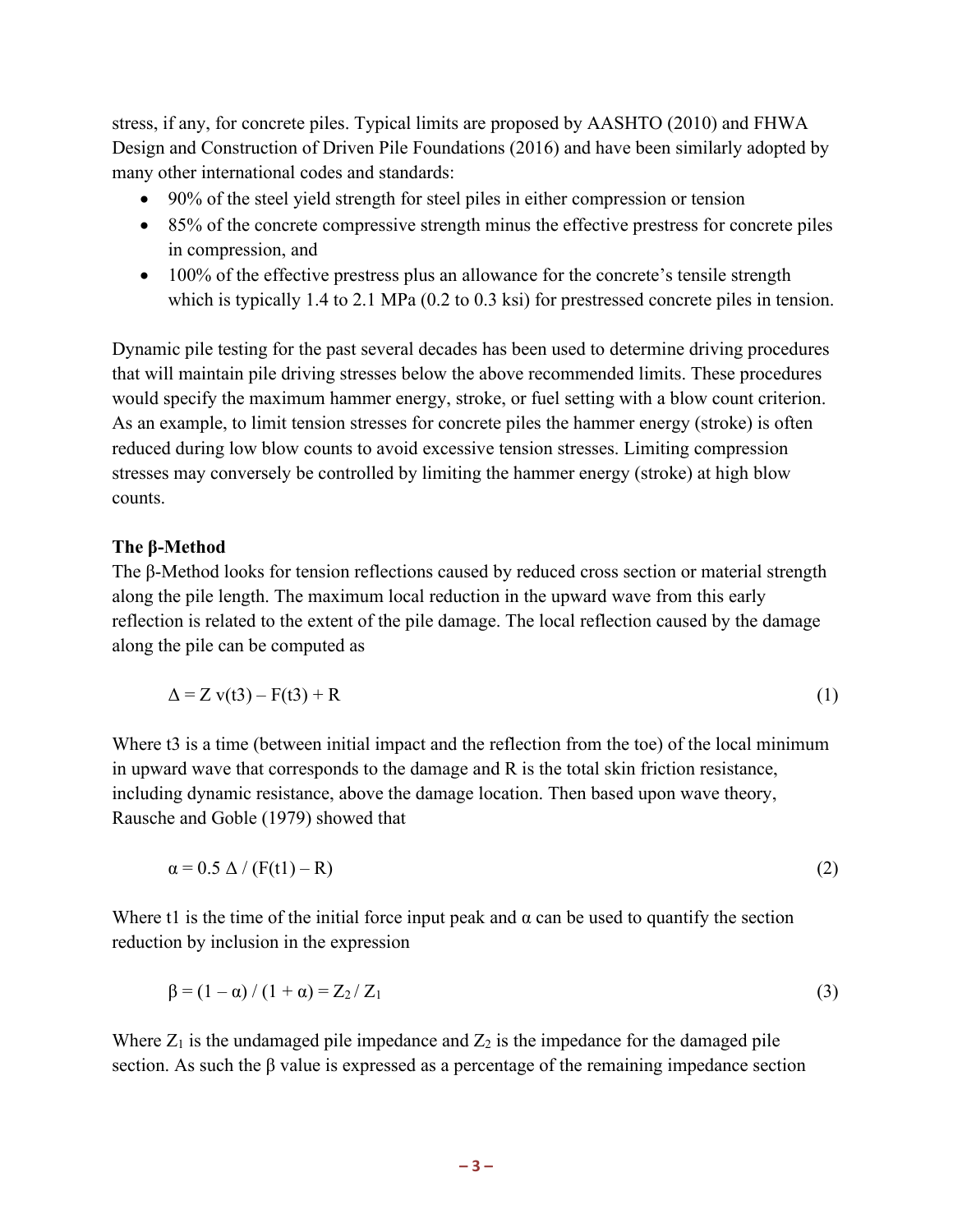compared to the original pile impedance. Normally there will not be a change in the pile material so the expected change would be anticipated to be a difference in cross section.

In most cases where pile damage occurs the normal cause is that the encountered driving stresses exceed the pile strength. This is common for concrete or timber piles where the piles strengths are relatively low while the potential for excessive driving stresses is quite high. However, this may not always be the case as has been experienced for piles driven to dense sand and rock formations. Under these conditions the average stress across the pile section may be measured to be within the allowable limits but pile damage has still occurred. Pile damage is encountered as the concentrated stress at the critical location has exceeded the pile strength. These conditions have often been encountered for steel H piles or open ended pipe piles driven to very strong sand or rock formations. Dynamic monitoring shows the pile top and pile toe stresses to be within allowable limits but pile damage has still occurred. This is often due to the pile toe encountering these dense formations with only part of the cross sectional area, resulting in a concentrated or eccentric stress.

#### **Estimating Eccentric Stresses**

Large diameter open ended pipe (LDOEP) piles are inferred to encounter eccentric stresses where the piles are driven into very dense sands or rock formations. This typically occurs for piles driven on a batter angle and where shallow dense formations are present within the subsurface geology. The pile toe would be expected to contact the dense layer on one side of the pile, while the opposite side remains above the dense layer. The authors have performed numerous driveability analyses for projects which have encountered these conditions. As a part of these studies an estimate of the potential eccentric driving stress has been calculated. For these studies it was assumed that the soil resistance at the toe would have an eccentricity of approximately one half the inner radius of the LDOEP. The eccentric force generates a moment in the pile equal to:

$$
M = d(F) \tag{4}
$$

Where d is the distance between the center of the pile and the reaction (an eccentricity value), and F is the force in the pile (at or near the pile toe) resulting from a concentrated geotechnical resistance from the rock or dense soil, generating a stress increase of:

$$
\Delta \sigma = M r / I \tag{5}
$$

Where  $\Delta\sigma$  is the increase in the stress, r is the pipe's inner radius and I is the ring moment of inertia. This calculation requires an assumption of the eccentricity, d, at which the applied force on the pile toe acts. The authors have generally assumed an eccentricity of one half the inner radius of the pile for scenarios where potential for tip damage is suspected.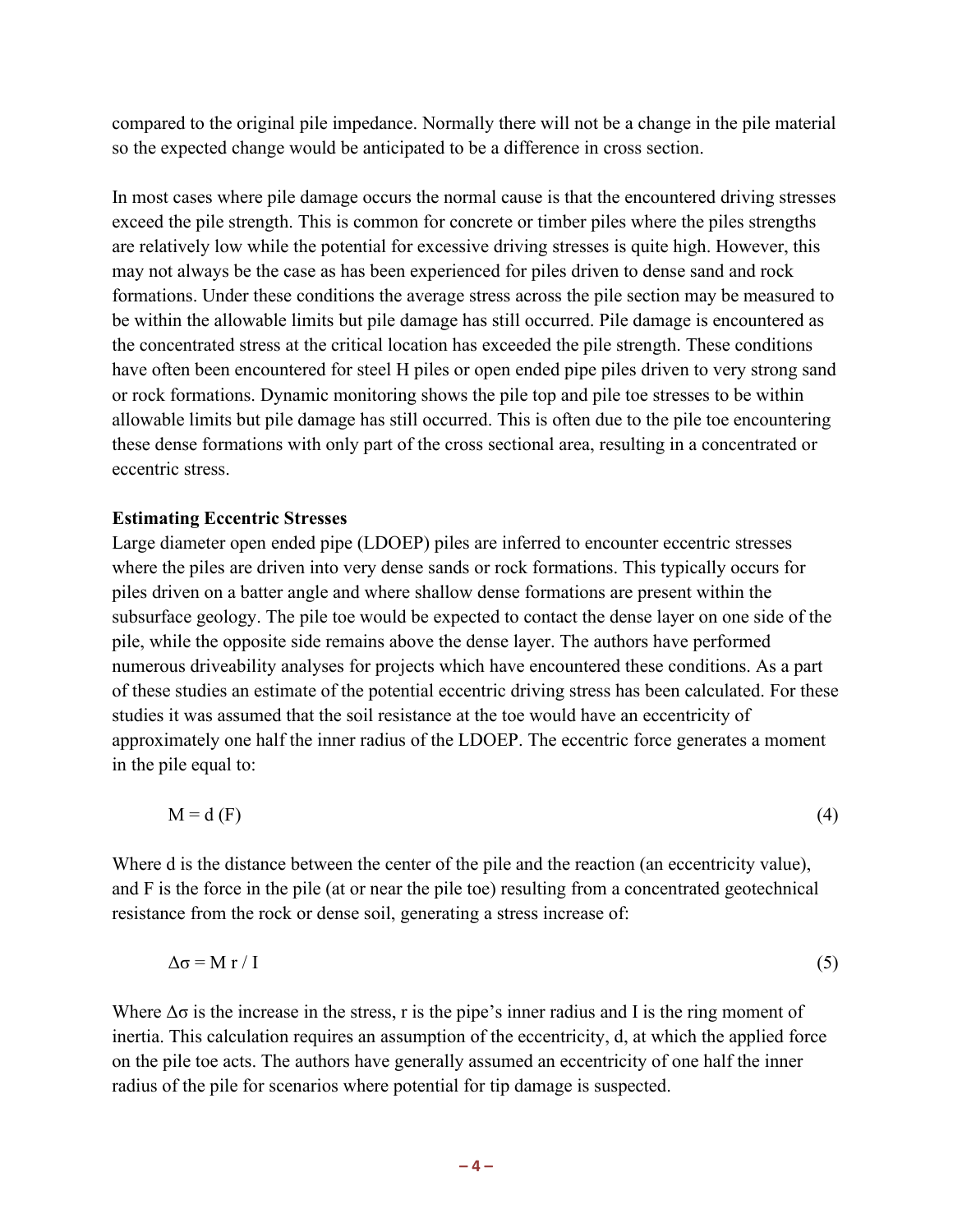To further assess the assumption of the applied force eccentricity (one half inner radius) the authors have taken two examples where pile damage was indicated and confirmed to have occurred. At both locations multiple LDOEP piles were driven and tested using the PDA® system. Measurements of strain and acceleration were collected and analyzed to assess apparent pile stress conditions while driving into or through a known dense layer. Based upon the measured or calculated average stresses the increase in stress due to the eccentric force could be calculated and thus the apparent force eccentricity was determined.

## **CASE HISTORY**

## **Example 1 – Shallow Rock Layer**

The first example was a project that required piles to penetrate a "weak" rock layer between 4.2 and 9.9 meters below the mudline. The piles for this project were 1067 mm diameter with a wall thickness of 38.1 mm which increased to 44.5 mm over the final 2.9 meters. The piles were fabricated with steel having a minimum yield strength of 345 MPa. The site is well known for having variable shallow "weak to moderately strong" rock layers and the potential for pile refusal is often difficult to impossible to predict. Table 1 provides the general soil stratigraphy:

| Layer          | Depth Range (m)       | Description                                   |
|----------------|-----------------------|-----------------------------------------------|
|                | $0.0 \text{ to } 1.2$ | Clayey silica SAND                            |
| $\mathfrak{D}$ | 1.2 to $4.2$          | Soft to very stiff fat CLAY                   |
| 3              | 4.2 to 9.9            | Moderately weak to moderately strong slightly |
|                |                       | weathered GYPSUM                              |
| 4              | 9.9 to 12.3           | Hard to very hard slightly cemented fat CLAY  |
| 5              | 12.3 to 14.5          | Moderately weak to moderately strong slightly |
|                |                       | weathered GYPSUM                              |
| 6              | 14.5 to 28.5          | Hard to very hard slightly to moderately      |
|                |                       | cemented fat CLAY                             |
|                | 25.8 to 32.8          | Weak to moderately strong weathered           |
|                |                       | <b>GYPSUM</b>                                 |

Table 1 – General soil profile Example 1

Unfortunately for this site very limited information was provided as to the strength of the rock layers. Thus, preconstruction driveability analyses did not predict refusal driving conditions for the above layers. However, it should be noted that prediction of refusal driving conditions is very difficult for this soil stratigraphy.

Four foundation piles were driven for this project with planned pile penetrations ranging from 29 to 64 meters. All piles were driven on a batter angle of 1H:17V or 3.37 degrees. Thus, the piles would need to penetrate the shallow rock layers indicated above and it could be assumed that the pile batter would result in an eccentric force at or near the pile toe. In fact, preconstruction wave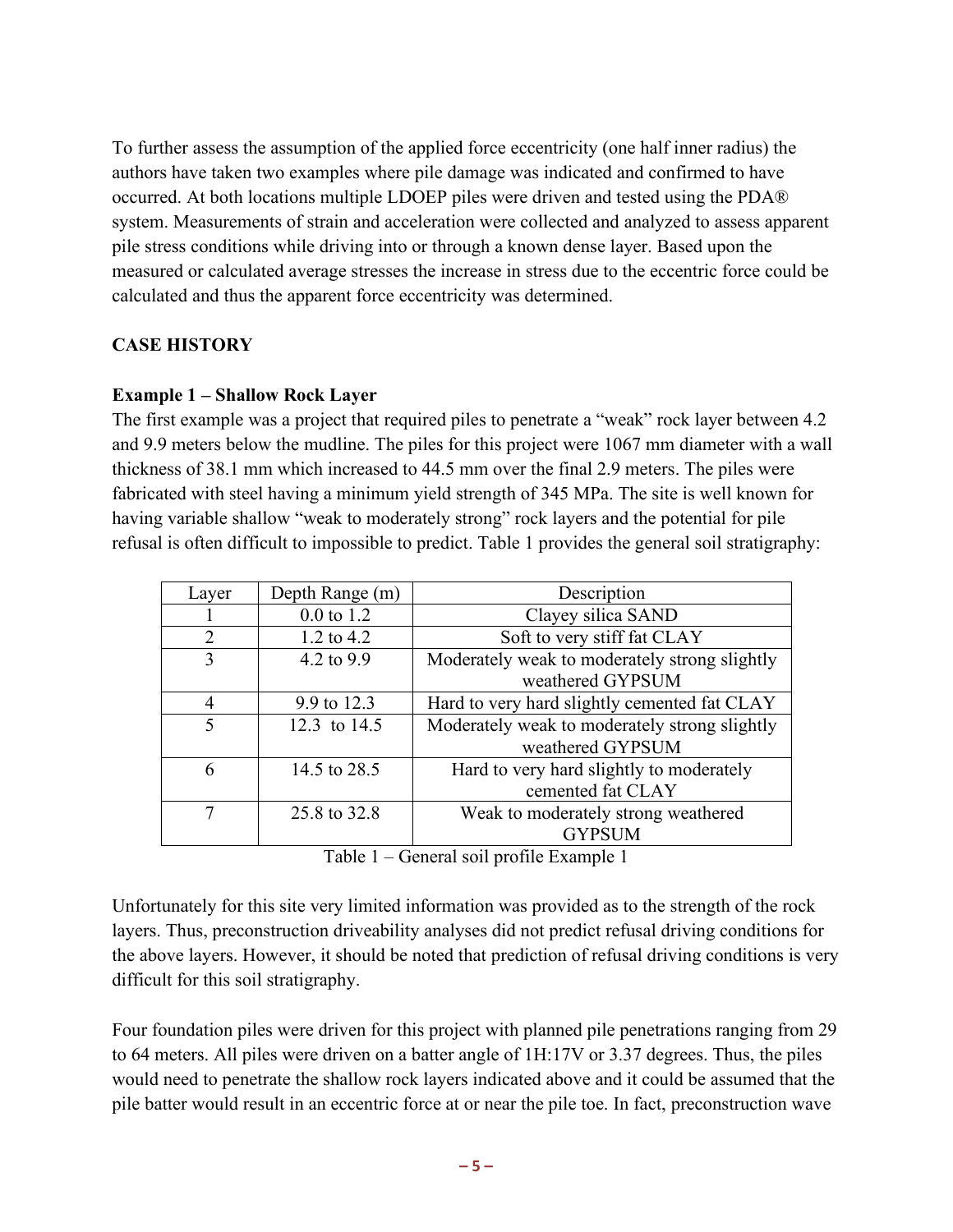equation analyses were performed and calculations for the predicted eccentric stresses were provided as per equations 4 and 5 above. The eccentric force was assumed to have an eccentricity of 0.245 meters or one half the pile inner radius. Based upon the analysis the increase in stress due to the eccentric loading at the pile toe was calculated to range from 141 to 171 MPa. This eccentric stress was added to the predicted axial stress which resulted on the combined predicted stress ranging from approximately 282 to 341 MPa. It should be noted that reduced hammer energies while driving through these layers was recommended to avoid overstressing of the pipe piles.

All four foundation piles experienced hard driving and refusal blow counts at pile penetrations of 4.9 to 5.6 meters. In an effort to drive the piles through the rock layer, the first pile driven experienced higher blow counts and more hammer blows at slightly higher hammer energies (and therefore higher pile stresses) than the remaining three piles. Upon completion of the driving, it was decided that drilling out the piles and through the rock layer would be performed to advance the piles. During drilling operations, it was discovered that the first pile driven was obstructed near the pile toe while the remaining three piles were drilled as planned beyond the rock layer. It was suspected that the first pile's toe may have collapsed, preventing the drilling to proceed beyond the pile toe. To confirm this suspicion, the pile was extracted for visual inspection. Figure 2 shows the suspected pile toe damage.



Figure 2 – Pile toe damage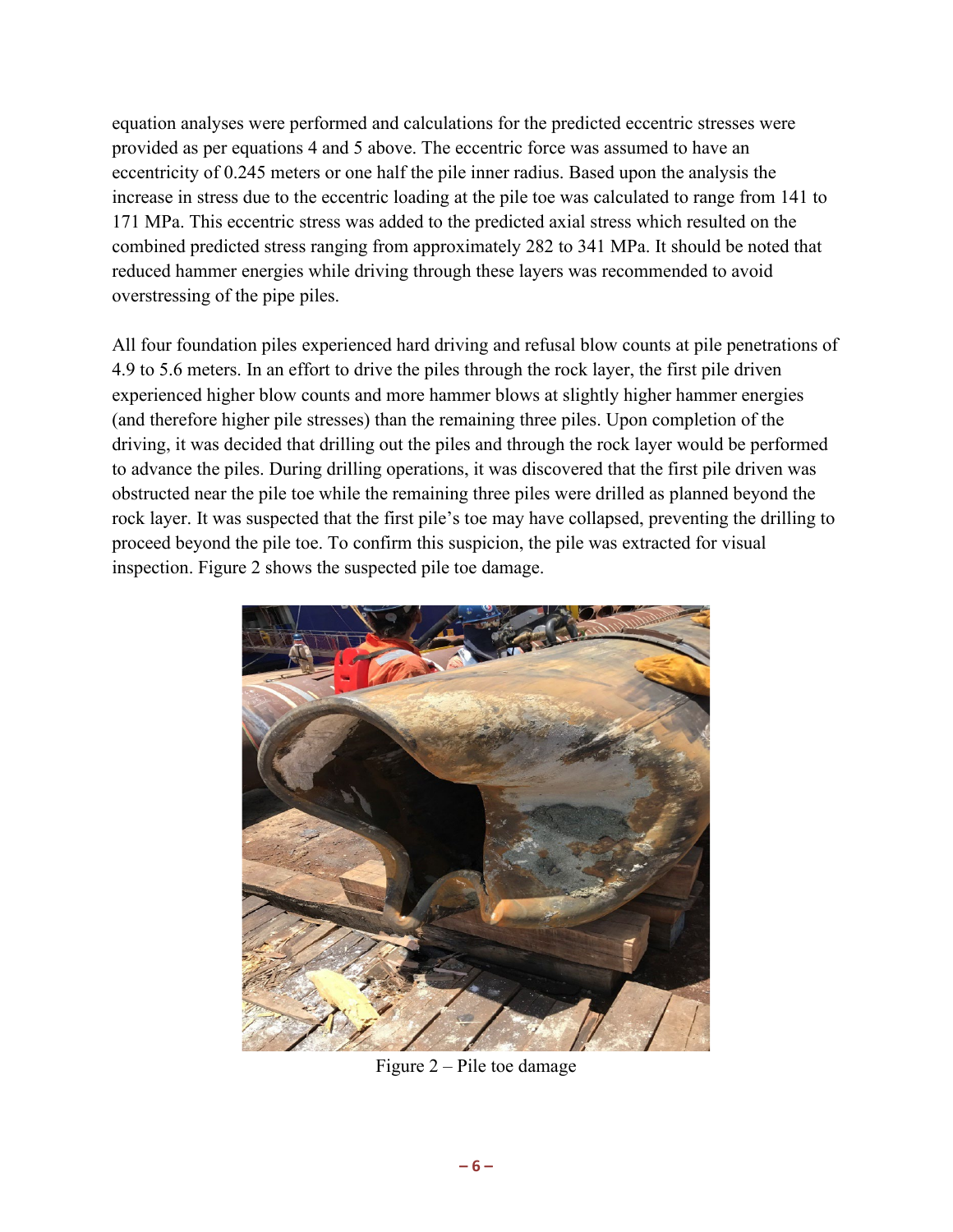CAPWAP analysis performed on dynamic pile testing data indicated that the pile toe stresses for the four piles were 261, 253, 219 and 194 MPa. If the eccentric stress is calculated as having an eccentricity of one half the inner radius (0.245 meters) and using the pile toe force from the CAPWAP analyses, then the combined stresses would be 589, 503, 436 and 390 MPa, respectively. As such, the increase in stress due to the eccentric force could not be this high or all four piles would have experienced some pile damage. If the eccentric stress is calculated using and eccentricity of one fifth (1/5) of the inner pile radius (0.098 meters) then the resulting combined stresses would be 392, 352, 306 and 271 MPa. The highest calculated stress was indicated for the pile which encountered the pile toe damage. Only one other pile indicated a combined stress greater than the pile yield strength of 345 MPa and this combined stress was only slightly greater than the yield strength (352 MPa vs. 345 MPa). This pile likely did not yield as the indicated stress was not applied for a significant number of hammer blows or the pile actual yield strength was greater than the minimum yield strength.

### **Example 2 – Weak Limestone Moderate Penetration**

The second example was a project that required piles to penetrate numerous sand and clay layers followed by "weak" limestone or sandstone layers between 26.0 and 63.0 meters below the mudline. The piles for this project were 1067 mm diameter with a wall thickness of 44.5 mm which increase to 50.8 mm over the final 2.9 meters. The piles were fabricated with steel having a minimum yield strength of 345 MPa. The site is known for having the potential for hard driving and occasional refusal driving conditions. Table 2 provides the general soil stratigraphy:

| Layer          | Depth Range (m)       | Description                                   |
|----------------|-----------------------|-----------------------------------------------|
|                | $0.0 \text{ to } 0.4$ | Dense to very dense silty siliceous SAND      |
| $\overline{2}$ | $0.4 \text{ to } 1.6$ | Loose to medium dense clayey siliceous SAND   |
| 3              | 1.6 to $4.8$          | Medium dense to dense silty siliceous SAND    |
| $\overline{4}$ | 4.8 to $6.0$          | Very dense siliceous SAND                     |
| 5              | $6.0 \text{ to } 6.6$ | Hard sandy carbonate SAND                     |
| 6              | 6.6 to 11.6           | Very dense locally weakly cemented silty fine |
|                |                       | siliceous SAND                                |
| 7              | 11.6 to 15.85         | Dense to very dense locally weakly cemented   |
|                |                       | silty siliceous SAND                          |
| 8              | 15.85 to 16.35        | Cemented silty siliceous SAND                 |
| 9              | 16.35 to 18.8         | Weakly to moderately cemented silty siliceous |
|                |                       | <b>SAND</b>                                   |
| 10             | 18.8 to 20.6          | Very weak to weak siliceous CALCARENITE       |
| 11             | 20.6 to 21.55         | Locally weakly cemented very clayey SAND      |
| 12             | 21.55 to 24.35        | Extremely weak to very weak siliceous         |
|                |                       | <b>CALCARENITE</b>                            |
| 13             | 24.35 to 26.0         | Hard weakly cemented sandy CLAY/SILT          |
| 14             | 26.0 to 27.7          | Weak fine grained siliceous LIMESTONE         |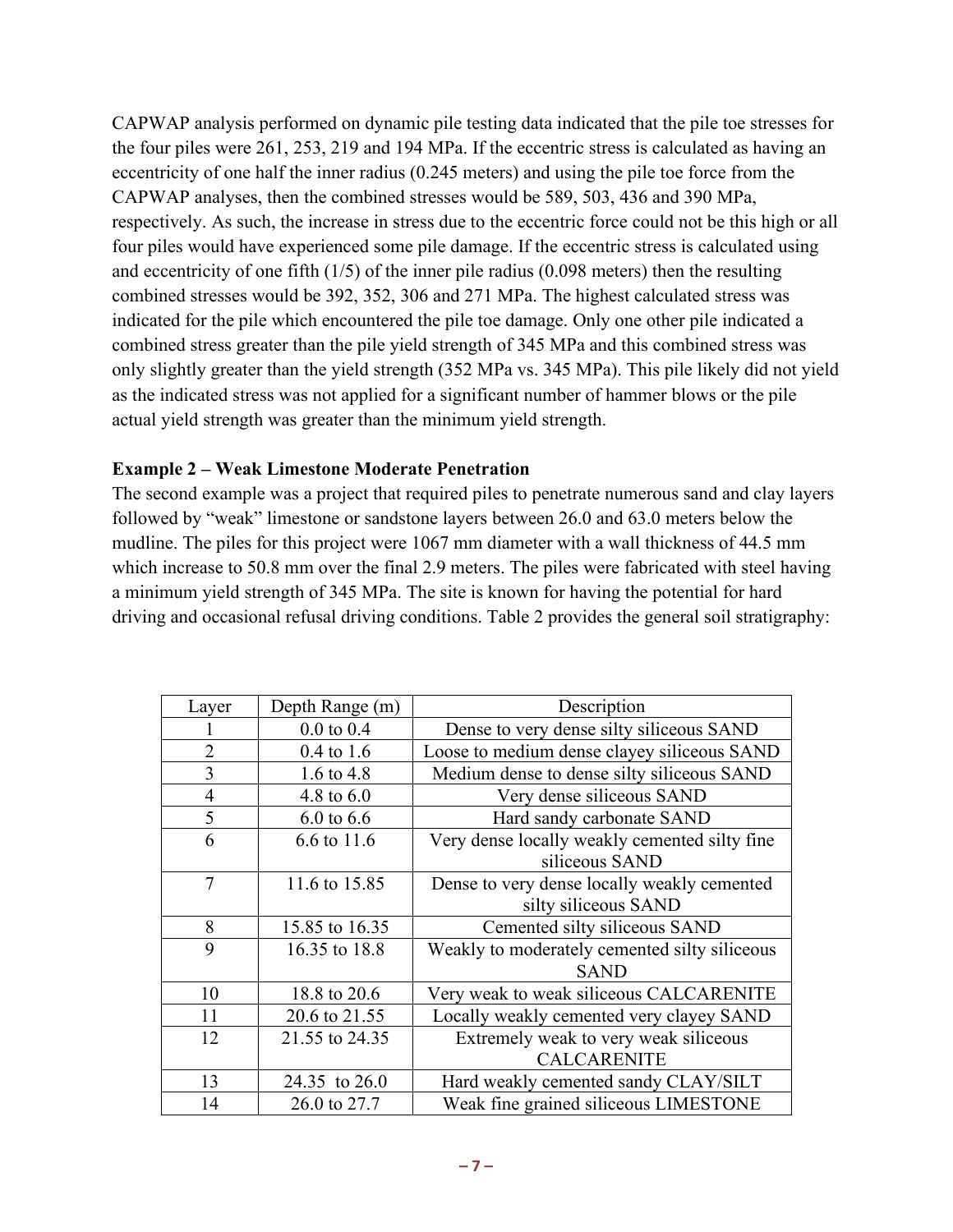| Layer                                                                                            | Depth Range (m) | Description                              |  |
|--------------------------------------------------------------------------------------------------|-----------------|------------------------------------------|--|
| 15                                                                                               | 27.7 to 31.0    | Very weak calcareous SANDSTONE           |  |
| 16                                                                                               | 31.0 to 38.0    | Very weak to weak calcareous SANDSTONE   |  |
| 17                                                                                               | 38.0 to 40.0    | Extremely weak to very weak calcareous   |  |
|                                                                                                  |                 | <b>SANDSTONE</b>                         |  |
| 18                                                                                               | 40.0 to 43.7    | Very weak calcareous SANDSTONE           |  |
| 19                                                                                               | 43.7 to 49.0    | Very weak to weak calcareous SANDSTONE   |  |
| 20                                                                                               | 49.0 to 52.0    | Very weak calcareous SILTSTONE           |  |
| 21                                                                                               | 52.0 to 56.0    | Very weak to weak siliceous CALCISILTITE |  |
| 22                                                                                               | 56.0 to 60.0    | Extremely weak to very weak calcareous   |  |
|                                                                                                  |                 | <b>SILTSTONE</b>                         |  |
| 23                                                                                               | 60.0 to 61.75   | Weak calcareous SANDSTONE                |  |
| 24                                                                                               | 61.75 to 68.15  | Very weak to weak calcareous SILTSTONE   |  |
| $\sqrt{2}$ 11 $\sqrt{2}$ $\sqrt{2}$<br>$\sim$ $\sim$ $\sim$ $\sim$ $\sim$ $\sim$<br>$\mathbf{1}$ |                 |                                          |  |

Table 2 – General soil profile Example 2

The geotechnical report for this site provided extensive strength parameters for the cemented sand and weak rock layers. Numerous unconfined compression tests, point load tests and extensive coring data including core recovery and rock quality designation (RQD) were provided. Preconstruction driveability analyses were based upon the expected static pile geotechnical resistance calculations and did not predict refusal driving conditions for the cemented sand or weak rock layers. However, refusal driving was considered possible or even likely based upon the thickness of the rock layers and the relatively high RQD values (50 to 100) obtained during the soil sampling and coring.

Four foundation piles were driven for this project with planned pile penetrations ranging from 26.5 to 63 meters. All piles were driven on a batter angle of 1H:17V or 3.37 degrees. Thus, the piles would need to penetrate the calcarenite, limestone and sandstone layers indicated above and it could be assumed that the pile batter would result in an eccentric force at or near the pile toe.

Two of the four piles experienced refusal driving conditions at depths of approximately 25.25 and 28.5 meters. These depths correspond to the approximate depths of the limestone and sandstone layers where UCS strengths were notably greater (ranged from 8 to 26 MPa) and the RQD values were reported to be 100%. Thus, the rock layers at this depth encountered in the investigation and by the piles were clearly much stronger. The reported pile driving blow counts were 212 and 312 blows per 0.25 meter at respective pile penetrations of 28.5 and 25.25 meters. The pile with the higher blow count (312/0.25m) was declared at the time of driving to have reached refusal and driving was halted. The pile with the lower blow count (212/0.25m) was determined to have been damaged approximately 4 meters above the toe.

The apparent pile damage was indicated by the dynamic pile testing force and velocity records as shown in Figure 3 below. It should not be considered unexpected that the pile damage was indicated approximately 4 meters above the pile toe. In fact, this location would generally be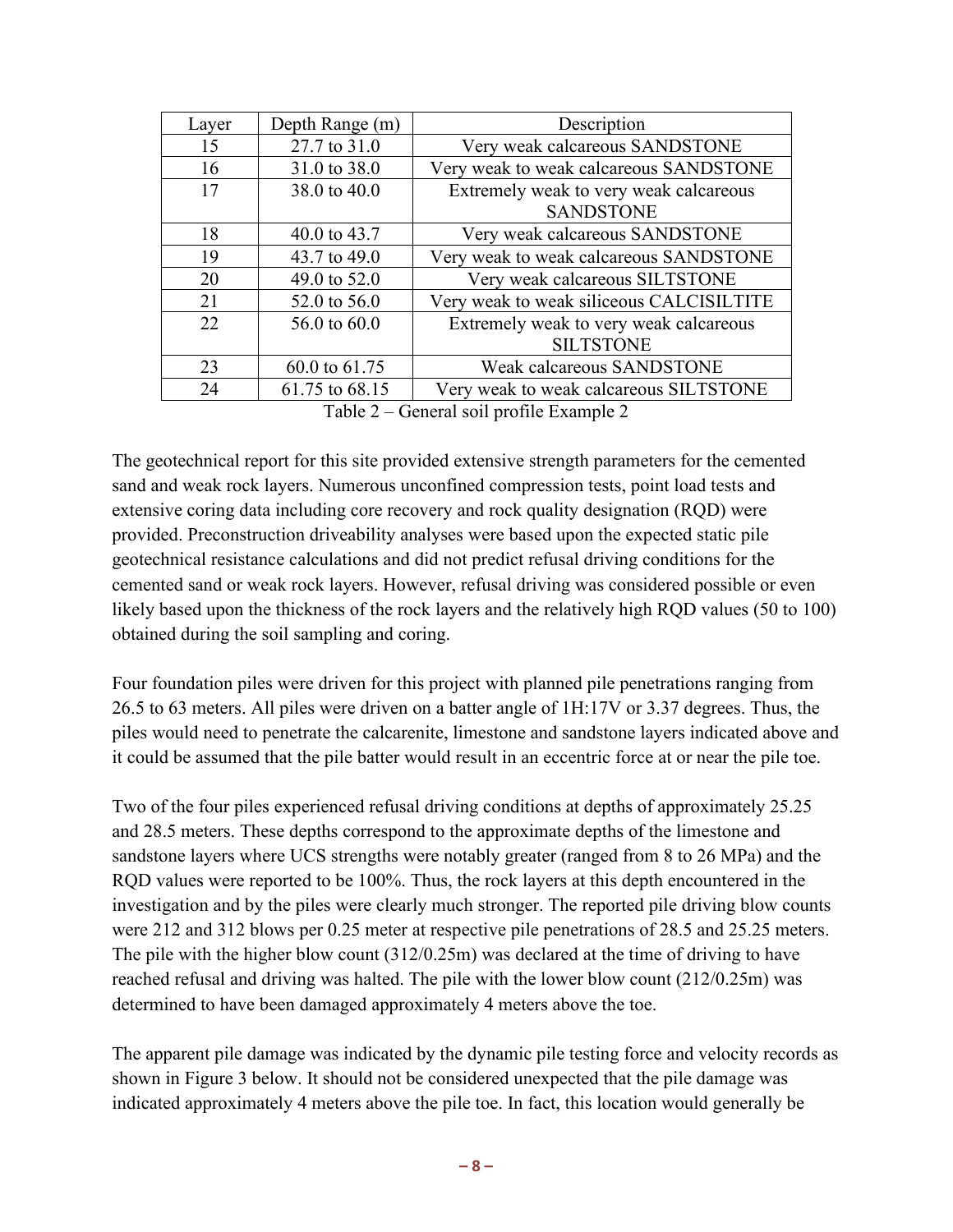considered the critical pile section since an increase in pile cross section occurs 2.9 meters above the pile toe. The increase cross sectional area will result in stress concentrations just above the interface, in the thinner section, as per stress wave theory. The combination of increased axial stress and potential increase in eccentric stress should be considered prior to pile installation.



Figure 3 – Representative force and velocity plot indicating damage 4.2 meters above toe**.**

CAPWAP analysis performed on dynamic pile testing data indicated that the axial compression stress was 233 MPa approximately 3 meters above the pile toe and 227 MPa at the pile toe. This is consistent with stress wave theory and the expected results. If the eccentric stress is calculated using an eccentricity of one fifth (1/5) of the inner pile radius (0.098 meters) then the resulting combined stress 3 meters above the pile toe would be 324 MPa for the pile which was indicated to have pile damage. Thus, in this case it is likely that the eccentric stress is due to an eccentricity greater than one fifth of the inner pile radius. Using an eccentricity of one fourth the radius results in a calculated combined stress of 347 MPa. For the second pile which encountered refusal driving the calculated stress would be 279 MPa using an eccentricity of one fourth the inner pile radius.

## **CONCLUSIONS**

Based upon the examples above, one should consider the potential for LDOEP piles to experience higher compression stresses should the piles encounter rock or very dense cemented sand layers where only a portion of the pile toe will be in contact with the layer. This will occur for planned batter pile foundations or due to sloping rock/sand layers. The authors have been involved with numerous projects where the potential for over stressing of LDOEP piles was present. Typically, these conditions have been assessed by preconstruction driveabililty analyses and estimation of the potential eccentric stress. Until recently the eccentric stress has been estimated as having an eccentricity of one half (1/2) the inner pile radius at the critical cross section. This assumed eccentricity has often resulted in the requirement that significantly